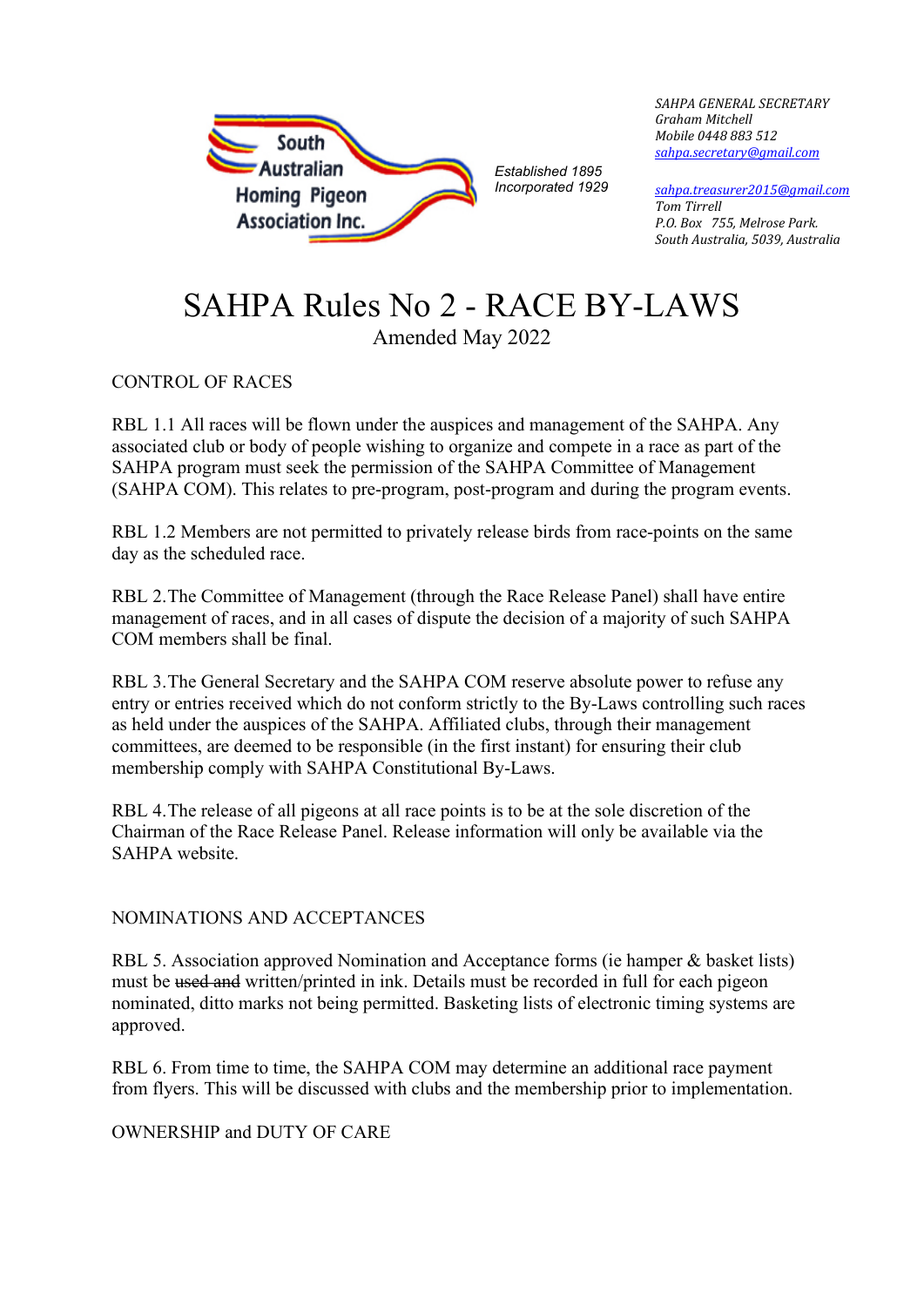RBL 8.All birds before nomination, must be the absolute property of, and ring registered to the competitor(s) in whose name they are nominated and flown, and must be flown to a loft on the registered premises of competitor(s). No competitor(s) will be allowed to fly to more than one registered premises.

RBL 9.Vacant.

RBL 10. All birds hampered for tosses and racing on SAHPA transporters shall be entirely at owners' risk from the time they leave the owner's hands, but every care will be taken to prevent losses or injury to birds by the SAHPA COM and the personnel charged with the transport and release for tosses and races.

# RESULTS, AWARDS, PRIZES, POINTS AND CERTIFICATES

RBL 11. Results shall be calculated on the SAHPA Race Result System (SRRS) and accessed via the SAHPA website and in accordance with RBL 18 below.

RBL 12. Aggregate Points shall be awarded to the first thirty (30) owners in all races under the heading SAHPA races on the official SAHPA Inc. yearly program. The first owner shall receive 30 points with one less point for each succeeding owner. An owner shall receive only one lot of points in each race

RBL 13. The owners of birds finishing in the first 30 in all races under the heading SAHPA races on the official SAHPA Inc. yearly program shall receive SAHPA certificates stating the bird's color, sex, ring number, the date of the race, the race point and distance, the velocity, the position gained and the number of owners and birds competing.

RBL 14.1 SAHPA aggregate point's certificates shall be awarded to the 30 owners with the most aggregate points at the end of each season.

RBL 14.2 Prizes, awards, trophies, aggregate points, certificates etc are to be awarded at the sole discretion of the SAHPA COM. The SAHPA COM will take advice from clubs on these matters and publish a list of awards with the SAHPA race programme each year prior to racing being started.

RBL 15. Any Prize money, for SAHPA races is to be organized, controlled and allocated to flyers by the SAHPA COM. Clubs/Groups may raise their own prizemoney/trophies for SAHPA races and is to be organized, controlled and allocated to flyers within the Clubs/Groups by relevant Club/Group Committee.

RBL 16. A SAHPA 'Bird of the Year' trophy shall be awarded and presented each season. Points shall be awarded to the first (30) birds in all races under the heading SAHPA races on the official SAHPA Inc. yearly program. The first bird shall receive 30 points with one less point for each succeeding bird.

# LOFT LOCATIONS.

RBL 17.1 Members may only fly to one address which must be advised to the General Secretary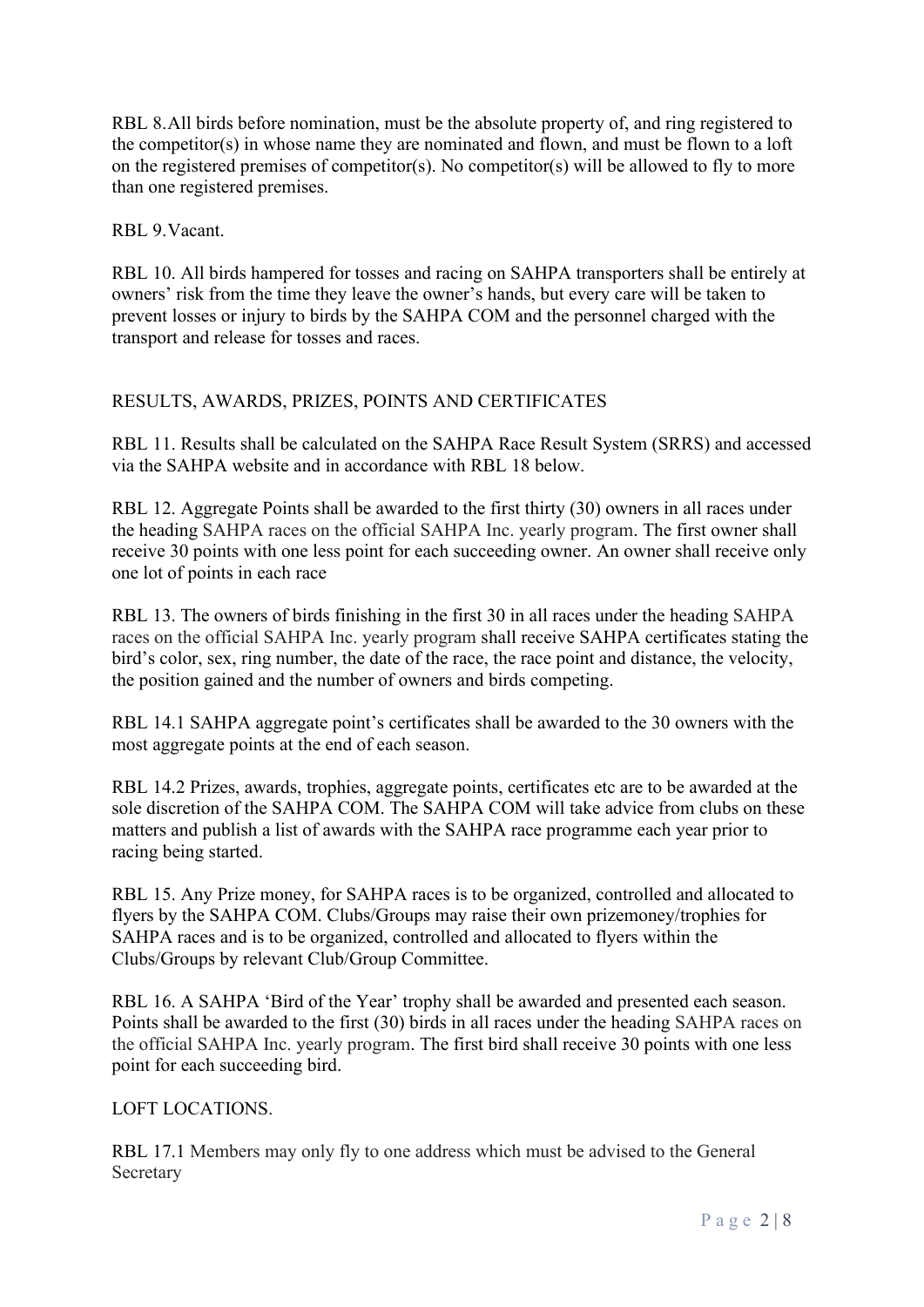RBL 17.2. Global Positioning System (GPS) co-ordinates will be struck and recorded as near as practical to the Registered loft position by the SAHPA Clock Chairman or his/her designate. This rule will apply to all new members, existing members who have changed their residential place of abode or who have had an absence of two (2) years or greater from the sport.

RBL 17.3. The Chairperson and Secretary of each club are responsible for inspection of lofts of club members and for making recommendations for improvements in matters of health, hygiene and position of electronic landing boards of lofts. Familiarisation with the SAHPA CODE of PRACTICE is required for all members.

# RACE CALCUATIONS and FLYING TIME DEFINITIONS

*Release time* - Release time is the time and date pigeons are released from the release point by the SAHPA convoyer.

# *Corrected clocking time* - Corrected clocking time is:

- Stamped time of mechanical clocks adjusted for **fast** or **slow** variation.
- Printed time of EBSS clocks adjusted for clock **fast** or **slow** variation.

*Hours of Darkness* – 'Hours of Darkness' for each day shall be from one half hour **after** sunset to one half hour **before** sunrise as determined by the SAHPA COM and utilised in the SRRS to calculate race results – see RBL 18.6.

RBL 18.0 The winner of an SAHPA Race is the bird making the fastest calculated velocity for the event, except where Race By-Law 18 (4) applies. Where Race By-Law 18 (4) applies, the winner is the bird with the fastest velocity of those home on the day (as defined in Race By-Law 18) except where a bird on the second day would have flown a higher velocity with its flying time having been from release time until corrected clocking time (including hours of darkness) in which case that bird is the winner. The velocity flown by all birds shall be determined by dividing the corrected flying time into the distance from the race point to the particular loft and expressed in metres per minute to the third decimal point. Should two or more birds record an equal velocity to the third decimal they shall be declared joint winners. The Committee of Management may disqualify any bird making a velocity it rules to be impossible.

RBL 18.1. Flying time for birds clocked on the day (which includes between midnight and one half hour before sunrise second day) shall be from release time to the **corrected** clocking time.

RBL 18.2. Flying time for birds clocked **after** one half hour before sunrise second day up until one half hour before sunrise on subsequent days shall be from release time to the corrected clocking time **excluding hours of darkness**.

RBL 18.3. Flying time for birds clocked after one half hour before sunrise third day and subsequent days shall be from release time to the corrected clocking time excluding hours of darkness.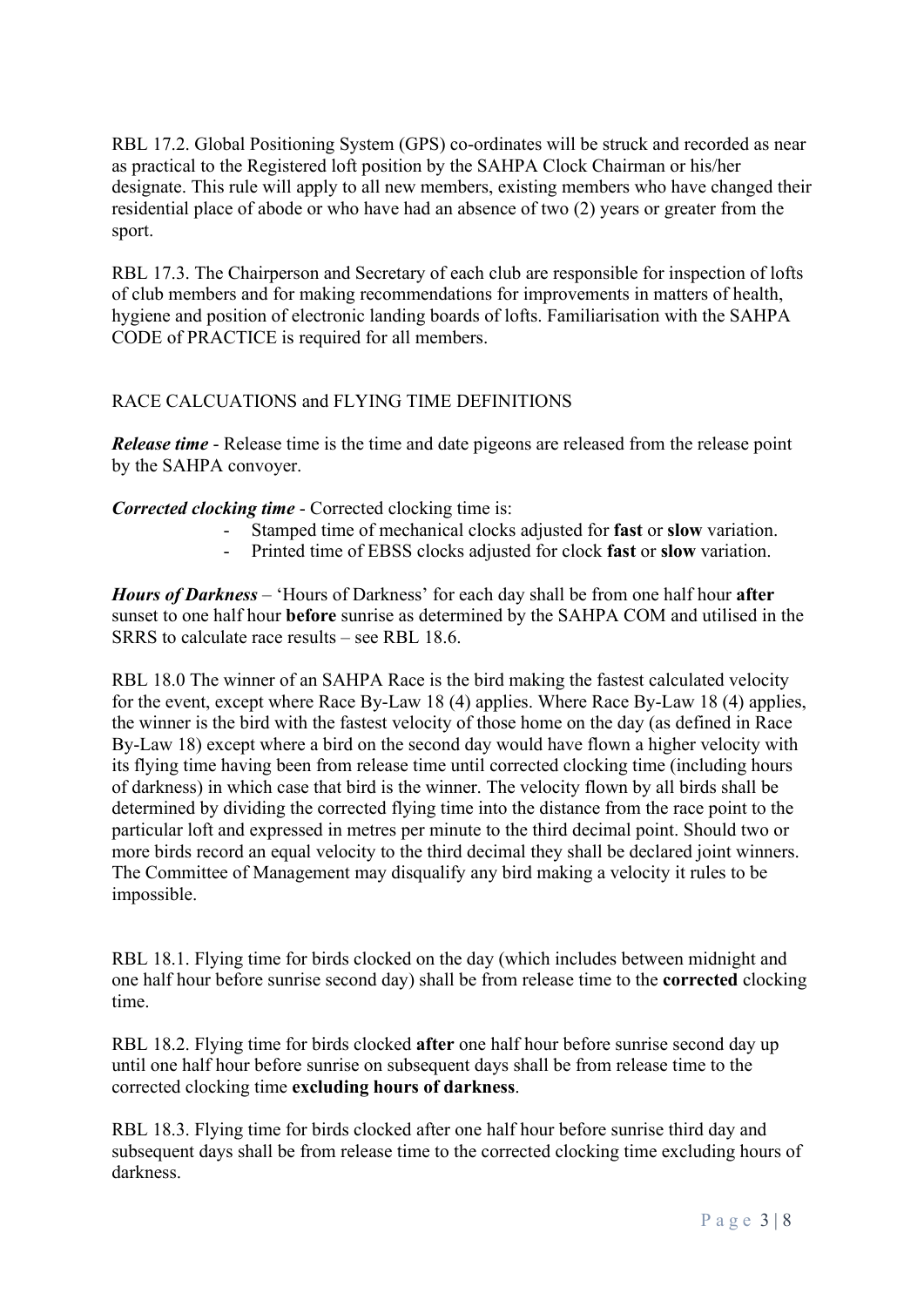RBL 18.4. Birds homing on the day cannot be beaten by any bird or birds homing on any subsequent day unless sub-paragraph RBL 18.5. applies.

RBL 18.5. A bird homing on the second day beats a bird home on the day if it would have flown a higher velocity with its flying time having been from release time until corrected clocking time (including hours of darkness). This also applies to birds home on subsequent days until the closure of the race.

RBL 18.6. The City of Adelaide shall be used for Sunrise and Sunset calculations in the SRRS and the SAHPA COM shall determine the relevant agency which supplies these timings for races.

RBL 19. The time limit for races shall be –

- Three calendar days for all races up to 950km
	- Five calendar days for races between 950km and 1360km

RBL 20. Vacant

RBL 21. There are no race qualifications for birds on any SAHPA races. For example, young birds are not required to have an SDC race before competing in an MDC or LDC race. Races conducted by other clubs (such as SA Long Distance Club) as part of the SAHPA greater programme may have specific restrictions or requirements for qualification.

#### CHECK VERIFICATION OF RACE BIRDS

RBL 22. Birds finishing first, second, third and fourth positions in all races on the official SAHPA program, must be tossed and verified within seven (7) days of homing by the chairperson or secretary of the owner's club or hampering centre. The onus is on the owner to arrange for his /her bird/birds to be tossed and verified. The committee of management reserves the right to verify any pigeon. The appropriate form duly filled in must be presented to the Association prior to prize money or points being allocated.

# HAMPERING and CLOCKING REQUIREMENTS

Members participating in SAHPA, LDC races are asked to complete all race results by 9pm on the day their birds are clocked to ensure top 30 results are not compromised by late entry. Late birds on day two may be entered by that later time.

In the event of a member being unable to attend his/her club, or another club for clock reading, the member is required to advise his club official before 8.00pm on the night of clocking. The club official shall advise the General Secretary or Clock Chairman forthwith.

Member(s) unable to attend clock reading may be required to photograph the clock reading to be forwarded as a text to the club official. It is acknowledged that this procedure might not be technically possible for all members.

RBL 23. Four (4) members must be present to constitute a hampering centre to be eligible for SAHPA race awards.

The members must be registered as club members.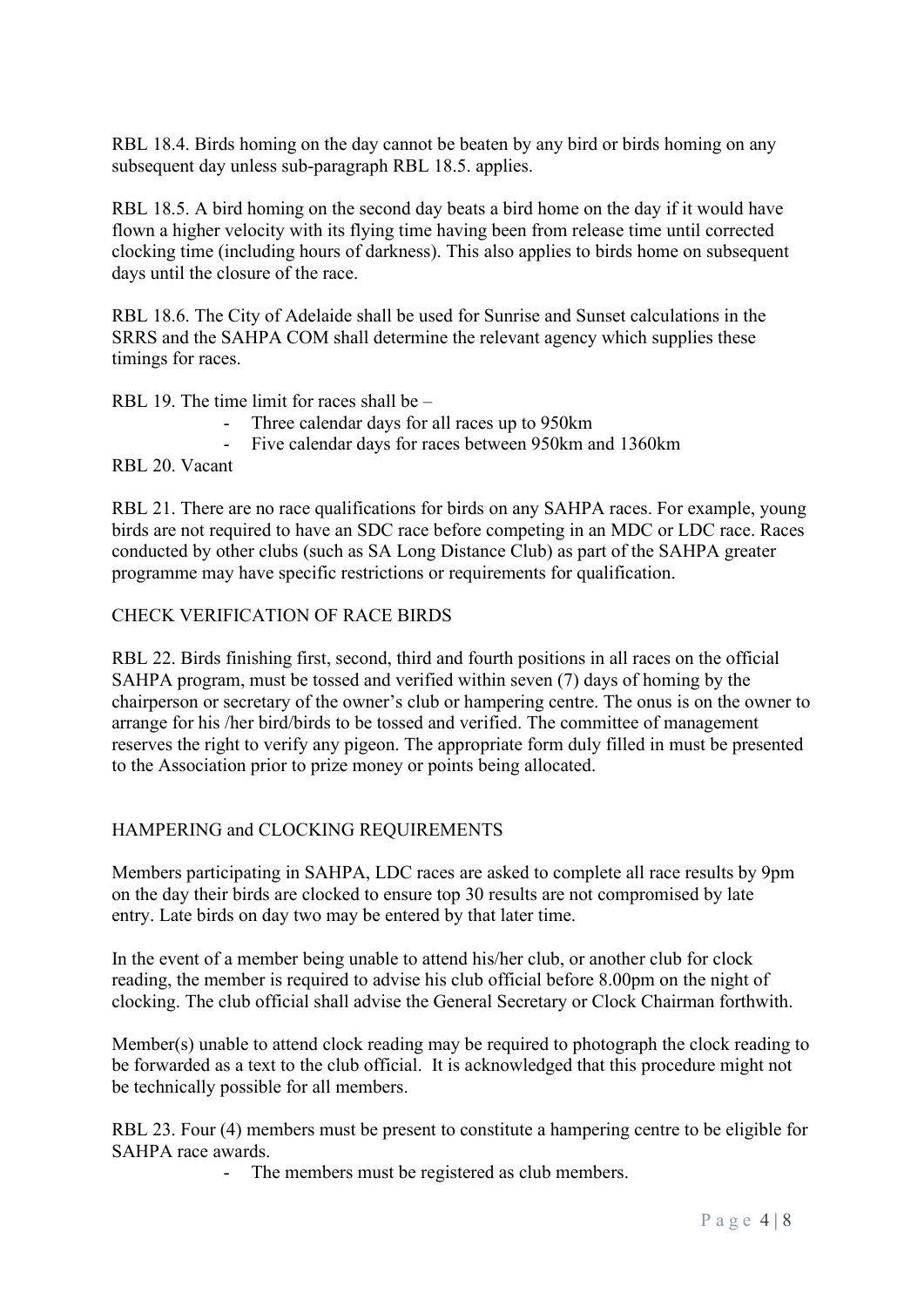- When tallying up the number of members they cannot be of the same family living at the same address.
- If a club falls below four (4) members they must hamper with another club.
- Clubs which find it difficult to comply with the above may hamper at the SAHPA headquarters.
- On the night of hampering by 7.30pm, clubs are to notify the General Secretary of total bird numbers, member numbers and crate numbers.
- Club secretaries must (if fewer than four (4) competing members are present), advise the names of the noncompeting members overseeing the hampering.
- Non-competing members (but registered as club members) shall sign the club attendance register and/or hamper and clock sheets stating their name and date of attendance. This is to be done on both hampering and clocking nights.

RBL 24. Vacant

RBL 25.1. All non-EBBS (mechanical clocking) banded birds competing in the SAHPA race programme must comply as below:

- 1. Birds must be rung with rubber race rings, the prefix letter (where available) and number to be shown on the nomination form by a recorder.
- 2. The rubber ring tags for each member shall be placed in envelopes together with original nomination form and clock setting sheets and held securely by the club secretary.
- 3. Hamper and clocking sheets for birds in line to take race awards shall be sent to the General Secretary within 7 calendar days of the race for review.
- 4. In the event of a recording error being made on a nomination form or rubber tag by a third party or representative of the club/group the matter shall be referred to the SAHPA race secretary for adjudication.

RBL 25.2. All EBSS (electronic clocking) banded birds competing in the SAHPA race programme must comply as below:

- 1. Following scanning for basketing, a hamper sheet shall be printed and held securely by the club secretary – and a second sent to [sahpa.clocks@gmail.com](mailto:sahpa.clocks@gmail.com) or SAHPA GenSec on hamper night.
- 2. Hamper and clocking sheets for birds in line to take race awards shall be sent to the General Secretary within 7 calendar days of the race for review.

RBL 26. No fewer than four members shall be present when race hampering, and evaluation commences and is in progress unless a procedure such as Benzing Live Loft Evaluation is available to the club - see SAHPA Rule No3 Clock By-Laws.

RBL 27. Each hamper must be duly sealed following hampering then transferred to the SAHPA for transport loading. Each hamper must be clearly marked with the club's name and a number.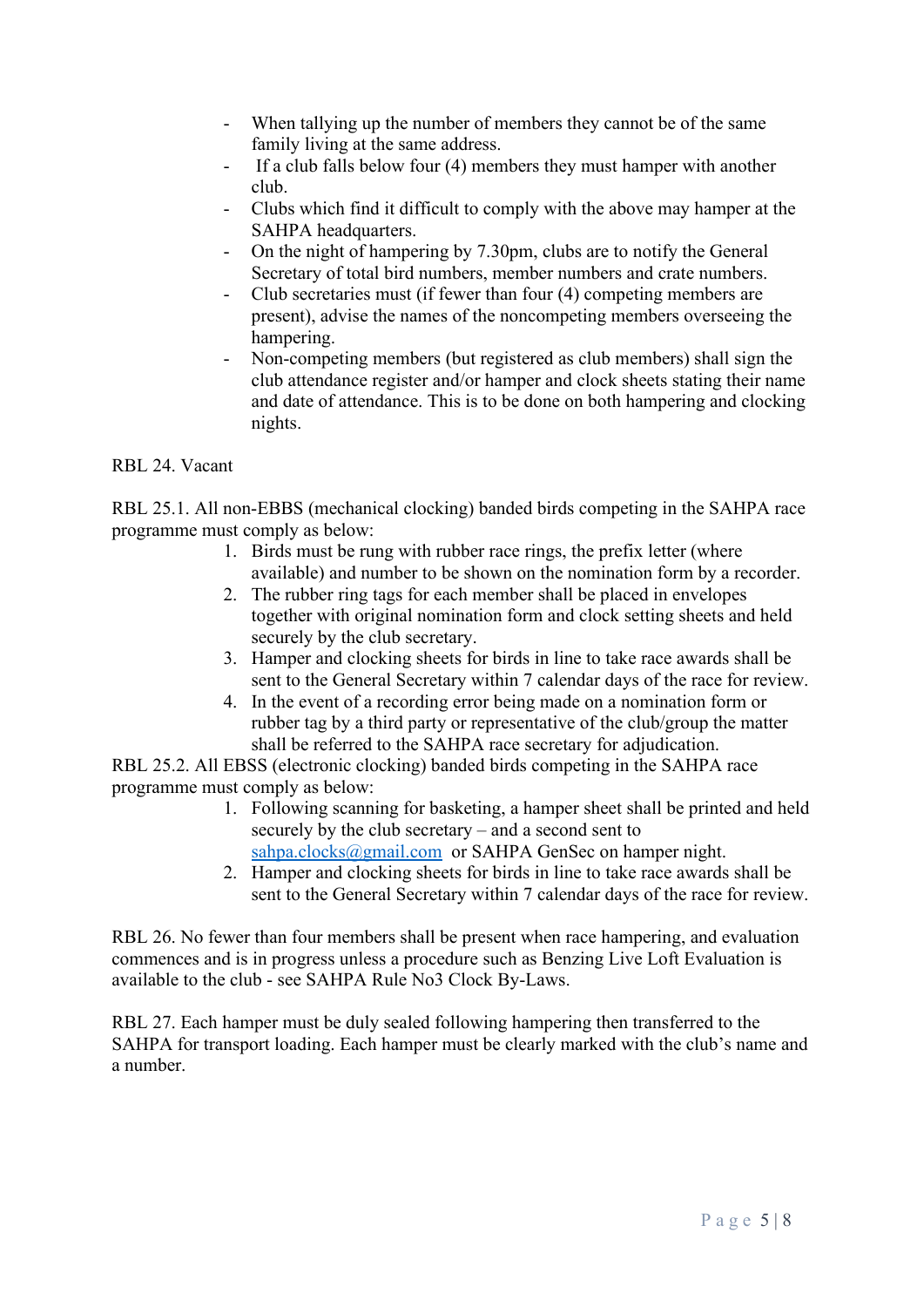# LINES OF FLIGHT

RBL 28. The line or lines of flight and the length of time to be flown shall be determined by members of the SAHPA at a Special General Meeting called for this purpose. Such meeting shall be held in June of the final year of the existing line or lines of flight program. The only resolutions to be considered at the meeting are resolutions that pertain to line or lines of flight and the length of time to be flown. The SAHPA COM shall each season draft the race program for the following season. The race program shall be made available and / or posted to all members no later than the Young Bird Championship race on the SAHPA program.

#### LIFE RINGS

RBL 29.1 All birds competing in races must be rung with solid rings, such rings to be registered and approved by the SAHPA COM.

RBL 29.2. Rings shall be made available by the last day in July of each year or the date of the YBC or SAD races (whichever is earlier).

RBL 29.3. All non-SA rings are deemed 'foreign' rings.

RBL 30. All SAHPA club members and affiliated club members are asked to purchase their life-rings from the SAHPA.

RBL 31.1 A foreign ring levy is payable, once only, on rings other than SA rings

RBL 31.2. An owner wishing to race a pigeon rung with a foreign ring must pay to the Ring Secretary before the commencement of the season the amount of the foreign ring levy. The levy is the same as that charged for an SA ring. The ring secretary will issue a receipt showing the ring numbers on which the levy has been paid. Failure to pay the levy will cause the disqualification of the pigeon from any prize money and points earned in races under the heading SAHPA races on the official SAHPA Inc. yearly program.

#### RBL 31.3. BIRDS RUNG WITH INTERNATIONAL RINGS ARE BANNED FROM SAHPA RACES.

RBL 32.1 Before a pigeon rung with an SA prefixed ring (or foreign ring per RBL31) is raced by a person other than that to whom the ring was sold, the new owner must (except in the circumstances outlined in RBL 32.2) ensure the pigeon ring(s) are transferred to the new owner through the SAHPA Ring Secretary. Failure to transfer pigeons in the above manner will cause the disqualification of the pigeon from any awards earned in races on the official SAHPA COM program.

RBL 32.2. Pigeons rung with SA rings and purchased at squeaker sales (including Sires Produce sales) conducted by associated clubs, or the special races committee do not need to be transferred in this manner. However, the secretary of the club conducting the sale must submit the names of purchasers of all pigeons (plus ring details) to the Ring Secretary for ring ownership transfer.

RBL 33 Vacant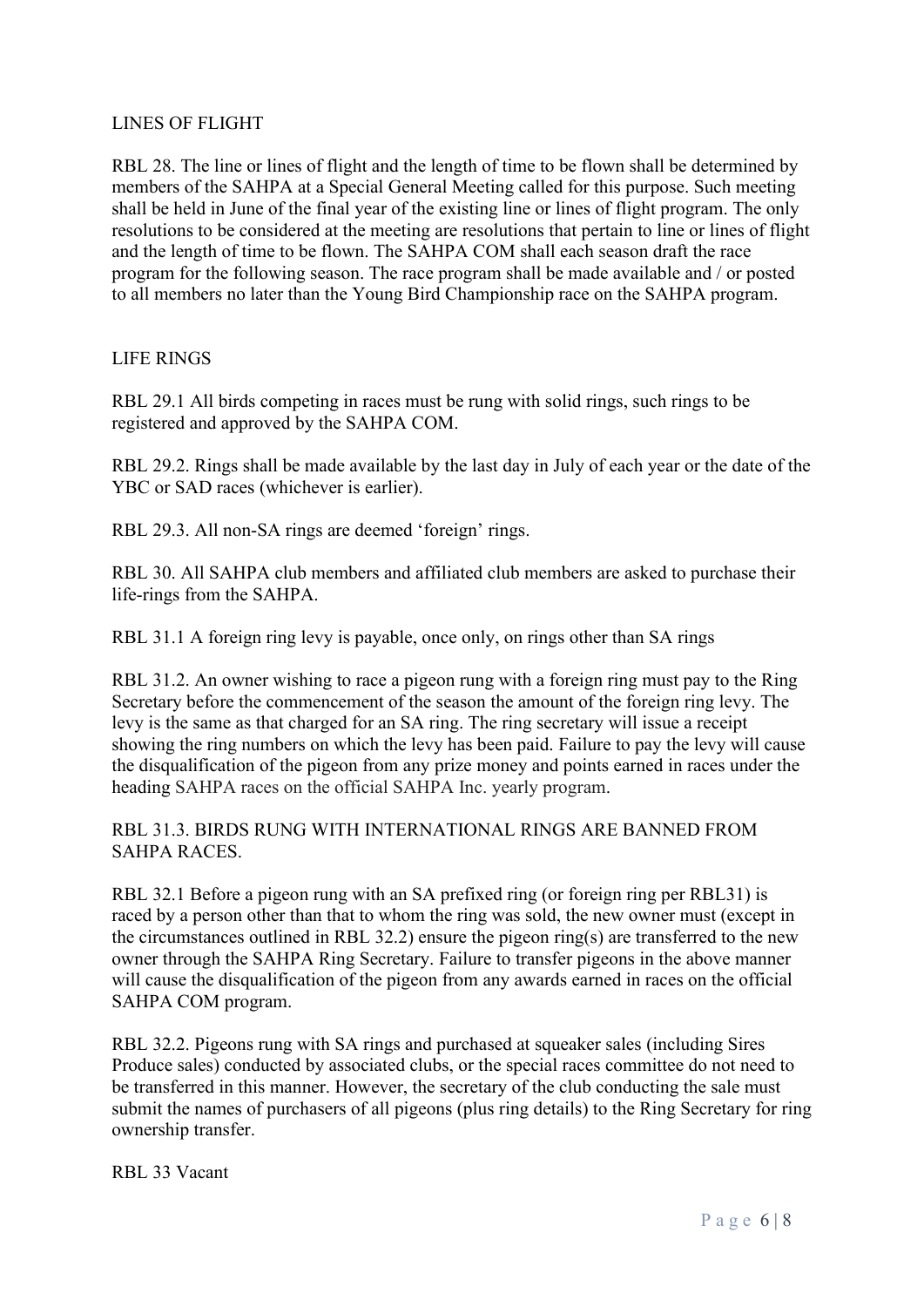#### RBL 34 Vacant

RBL 35.1 No old life rings shall be sold while there are unsold current year rings on hand. Should stocks of current year rings be exhausted, the Ring Secretary may, upon approval by the Management Committee, sell old rings at the same price as the current year rings.

RBL 35.2 Foreign rings are not eligible for SAD or YBC races. Only South Australian rings (prefixed SA) or those approved by the SAHPA COM will be allowed to enter these races (except for young birds sold through the LDC Sires Produce auction - as these and have been verified as young birds).

RBL 35.3 All South Australian country clubs that issue country club prefix rings eg ANG or LM etc can apply to the SAHPA COM to have the received date of their rings verified. These rings are not to be issued before the SAHPA rings of the current year.

RBL 35.4 Life rings over eight years of age and private prefix rings cannot be used in any SAHPA sanctioned event.

#### LOADING OF RACE BIRDS

RBL 36. A maximum of 30 birds per flyer may be entered in races under the heading of Association races on the official SAHPA Inc. yearly program. A lower maximum may be specified by the General Secretary on the yearly program for specific races and/or on a race by race basis.

#### RBL 37 Vacant

RBL 38. The SAHPA COM will allocate crate numbers to clubs each year once club, flyer and numbers are known.

#### LOADING OF BIRDS

RBL 39. A loading plan for the loading of crates (by clubs) on the transporter shall be issued to members by the General Secretary each year prior to racing.

# ELECTRONIC BAND SCANNING SYSTEMS (EBSS)

RBL 40. The operation of EBSS by any SAHPA member is subject to the rules and conditions of installation and use of electronic band systems. These rules and conditions of installation are noted in SAHPA Rule No 3 Clock by Laws.

# COMPLETE SALE OF RACE AND STOCK BIRDS

RBL 41. Any member who has a "Complete Sale of Race and Stock Birds" (regardless of the specific words used) may not participate in any race conducted under the auspices of the SAHPA Inc. in the two calendar years following the sale. A member who has a sale clearly described as a "Reduction Sale" may continue racing.